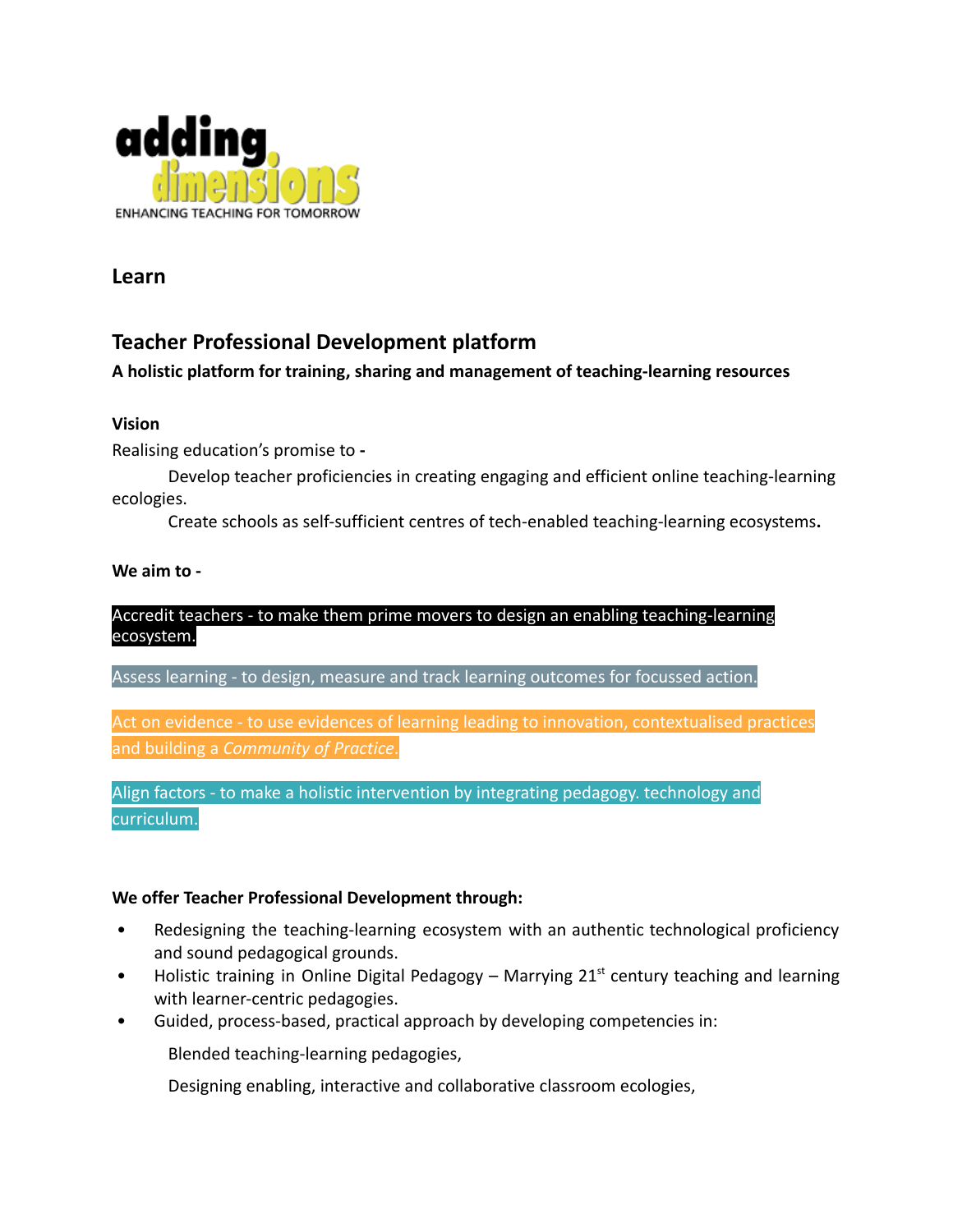Scaffolding personalised and adaptive technologies to support learning opportunities anywhere, to anyone, at any time,

Development of teachers as creators of diverse and contextualised learning resources.

Creating 'communities of practice' as a self-sustained teacher development model

#### **Cognitive architecture of the training programmes**



# **Teacher Professional Development products and services**

- **● Teacher training courses**
- 1. Competency-based certification courses
	- a. [How to effectively teach online](https://drive.google.com/file/d/1ukjx60rWrusaqBaWd3KTYMbeZRqCbMNG/view?usp=sharing)
	- b. [ICT for teaching learning](https://drive.google.com/file/d/191D7WqkxnRskF09HAX0BmRU7QUkHCE5d/view?usp=sharing)